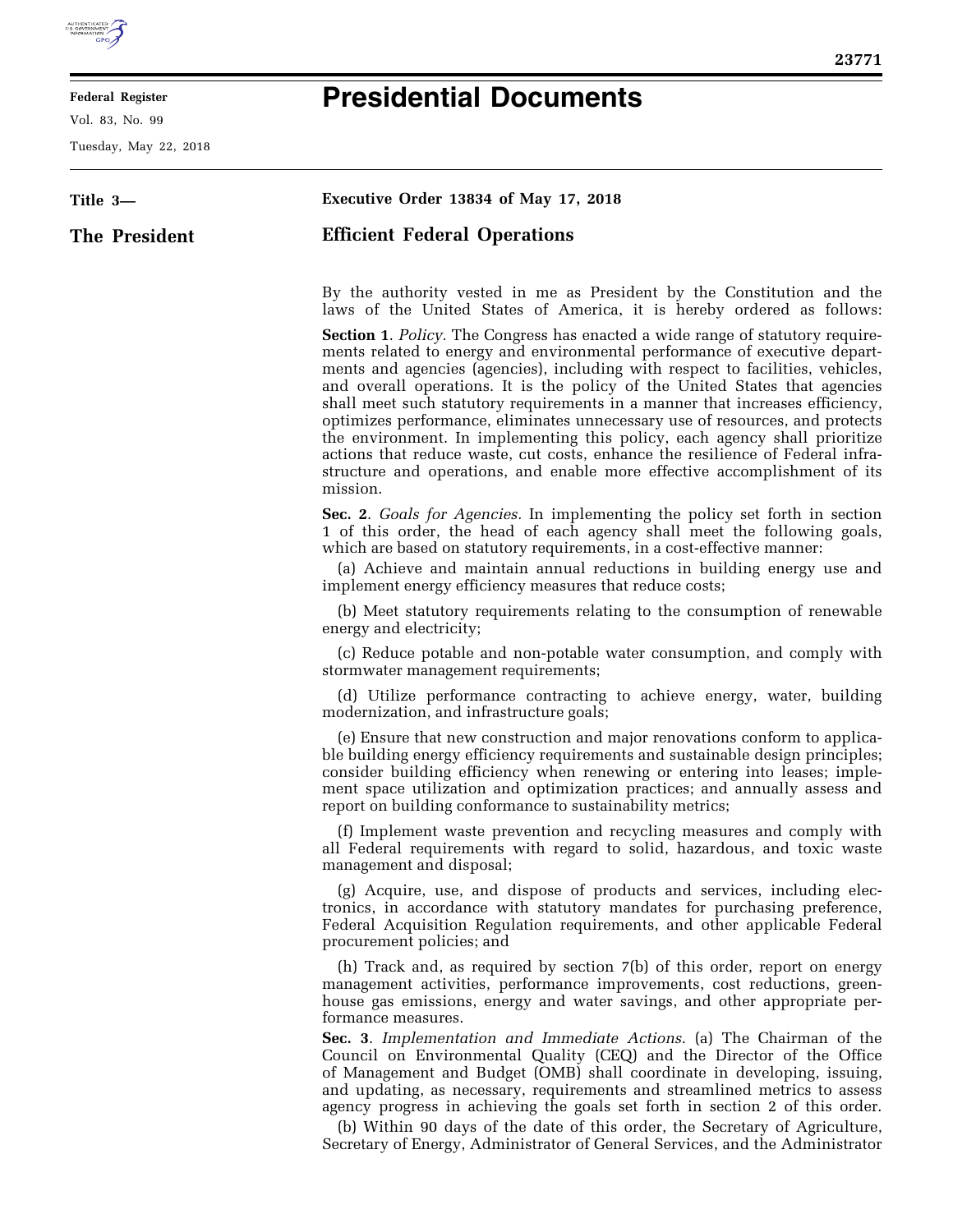of the Environmental Protection Agency (EPA) shall review relevant Government-wide guidance related to energy and environmental performance issued by their respective agencies and shall, in conjunction with CEQ, develop a plan and proposed timeline to modify, replace, or rescind such guidance, as necessary, to facilitate implementation of this order.

(c) Within 120 days of the date of this order, the Secretary of Energy, in coordination with the Secretary of Defense, the Administrator of General Services, and the heads of other agencies as appropriate, shall review existing Federal vehicle fleet requirements and report to the Chairman of CEQ and the Director of OMB regarding opportunities to optimize Federal fleet performance, reduce associated costs, and streamline reporting and compliance requirements.

(d) Within 150 days of the date of this order, the Chairman of CEQ, in coordination with the Director of OMB, shall review and, where needed, revise existing CEQ guidance related to energy and environmental performance, and shall issue instructions for implementation of this order.

**Sec. 4**. *Additional Duties of the Chairman of the Council on Environmental Quality.* In implementing the policy set forth in section 1 of this order, the Chairman of CEQ shall:

(a) in coordination with the Director of OMB, continue to oversee the Federal Interagency Sustainability Steering Committee (Steering Committee), which shall continue in effect, and shall advise the Director of OMB and the Chairman of CEQ regarding agency compliance with section 2 of this order; and

(b) issue, as necessary and appropriate and in coordination with the Director of OMB, additional guidance to assist agencies in implementing this order.

**Sec. 5**. *Additional Duties of the Director of the Office of Management and Budget.* In implementing the policy set forth in section 1 of this order, the Director of OMB shall:

(a) issue, as necessary and after consultation with the Chairman of CEQ, instructions, directions, and guidance to the heads of agencies concerning evaluation of agency progress and performance related to the implementation of this order; and

(b) prepare periodic scorecards evaluating agency performance and identify additional actions needed to implement this order.

**Sec. 6**. *Duties of the Federal Chief Sustainability Officer.* A Federal Chief Sustainability Officer, designated by the President, shall head an Office of Federal Sustainability, which shall be maintained as an interagency environmental project within CEQ, and for which EPA shall provide funding through the Office of Environmental Quality Management Fund, 42 U.S.C. 4375. In implementing the policy set forth in section 1 of this order, the Federal Chief Sustainability Officer shall:

(a) monitor progress and advise the Chairman of CEQ on agency performance and implementation of this order;

(b) lead the development of programs and policies to assist agencies in implementing the goals of this order; and

(c) chair, convene, and preside at meetings and direct the work of the Steering Committee.

**Sec. 7**. *Duties of Heads of Agencies.* In implementing the policy set forth in section 1 of this order, the head of each agency shall:

(a) within 45 days of the date of this order, designate an agency Chief Sustainability Officer—who shall be a senior civilian official, compensated annually in an amount at or above the amount payable at level IV of the Executive Schedule—and assign the designated official the authority to perform duties relating to the implementation of this order within the agency; and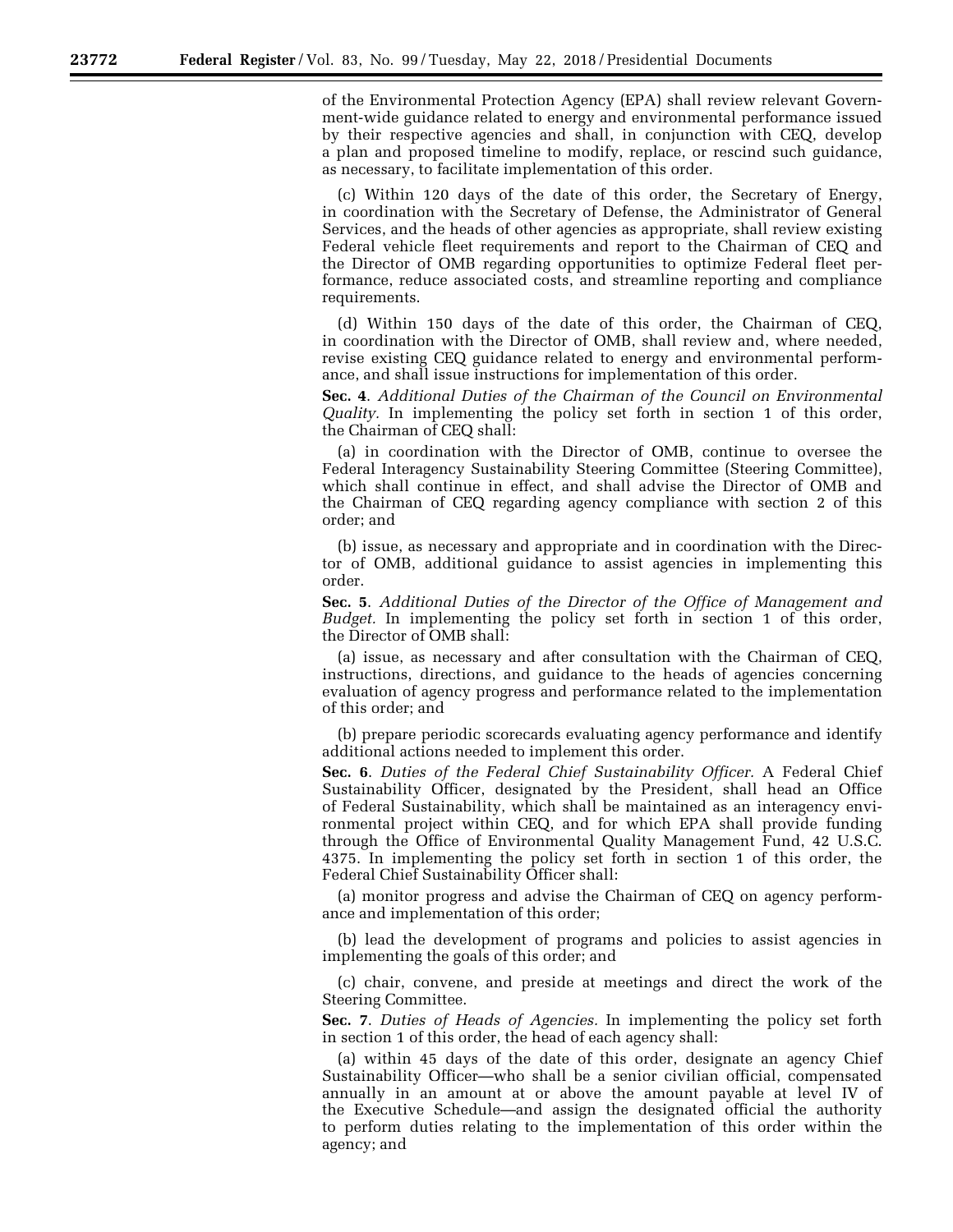(b) report to the Chairman of CEQ and the Director of OMB regarding agency implementation and progress toward the goals of this order and relevant statutory requirements.

**Sec. 8**. *Revocations.* Executive Order 13693 of March 19, 2015 (Planning for Federal Sustainability in the Next Decade), is revoked.

**Sec. 9**. *Limitations.* (a) This order shall apply only to agency activities, personnel, resources, and facilities that are located within the United States. The head of an agency may provide that this order shall apply in whole or in part with respect to agency activities, personnel, resources, and facilities that are not located within the United States, if the head of the agency determines that such application is in the interest of the United States.

(b) The head of an agency shall manage agency activities, personnel, resources, and facilities that are not located within the United States, and with respect to which the head of the agency has not made a determination under subsection (a) of this section, in a manner consistent with the policy set forth in section 1 of this order, and to the extent the head of the agency determines practicable.

**Sec. 10**. *Exemption Authority.* (a) The Director of National Intelligence may exempt an intelligence activity of the United States—and related personnel, resources, and facilities—from the provisions of this order, other than this subsection, to the extent the Director determines necessary to protect intelligence sources and methods from unauthorized disclosure.

(b) The head of an agency may exempt law enforcement activities of that agency, and related personnel, resources, and facilities, from the provisions of this order, other than this subsection, to the extent the head of an agency determines necessary to protect undercover operations from unauthorized disclosure.

(c) The head of an agency may exempt law enforcement, protective, emergency response, or military tactical vehicle fleets of that agency from the provisions of this order, other than this subsection. Heads of agencies shall manage fleets to which this paragraph refers in a manner consistent with the policy set forth in section 1 of this order to the extent they determine practicable.

(d) The head of an agency may exempt particular agency activities and facilities from the provisions of this order, other than this subsection, if it is in the interest of national security. If the head of an agency issues an exemption under this subsection, the agency must notify the Chairman of CEQ in writing within 30 days of issuance of that exemption. To the maximum extent practicable, and without compromising national security, each agency shall strive to comply with the purposes, goals, and implementation steps in this order.

(e) The head of an agency may submit to the President, through the Chairman of CEQ, a request for an exemption of an agency activity, and related personnel, resources, and facilities, from this order.

**Sec. 11**. *General Provisions.* (a) Nothing in this order shall be construed to impair or otherwise affect:

(i) the authority granted by law to an executive department or agency, or the head thereof; or

(ii) the functions of the Director of OMB relating to budgetary, administrative, or legislative proposals.

(b) This order shall be implemented in a manner consistent with applicable law and subject to the availability of appropriations.